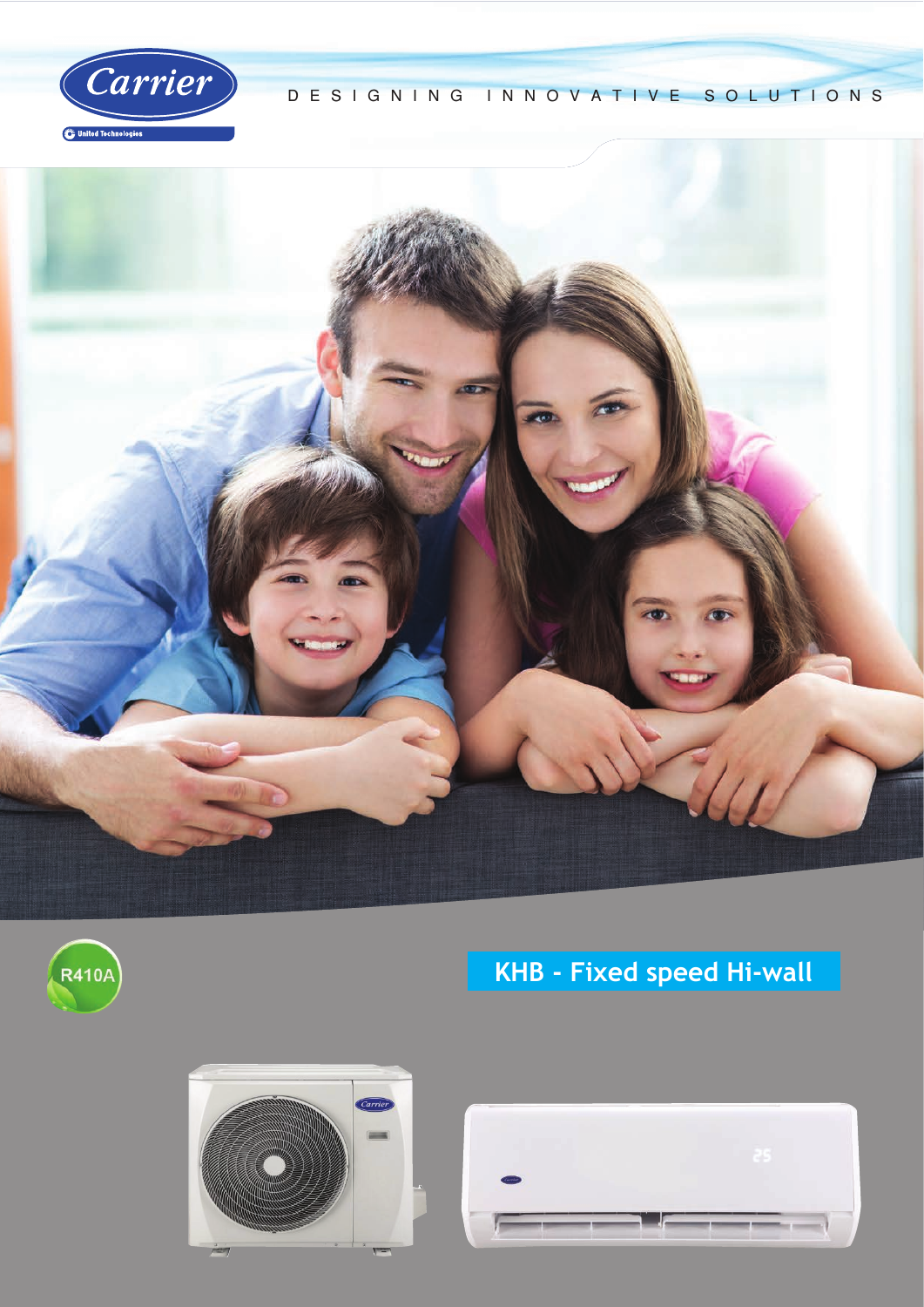

## **General Features**



## **Hidden & Intelligent Display**

Indicate temperature, error code, and operation status



## **New Generation Outdoor Unit**

New generation chassis Carrier unique crystal cabinet design; Strong strength and low sound level;

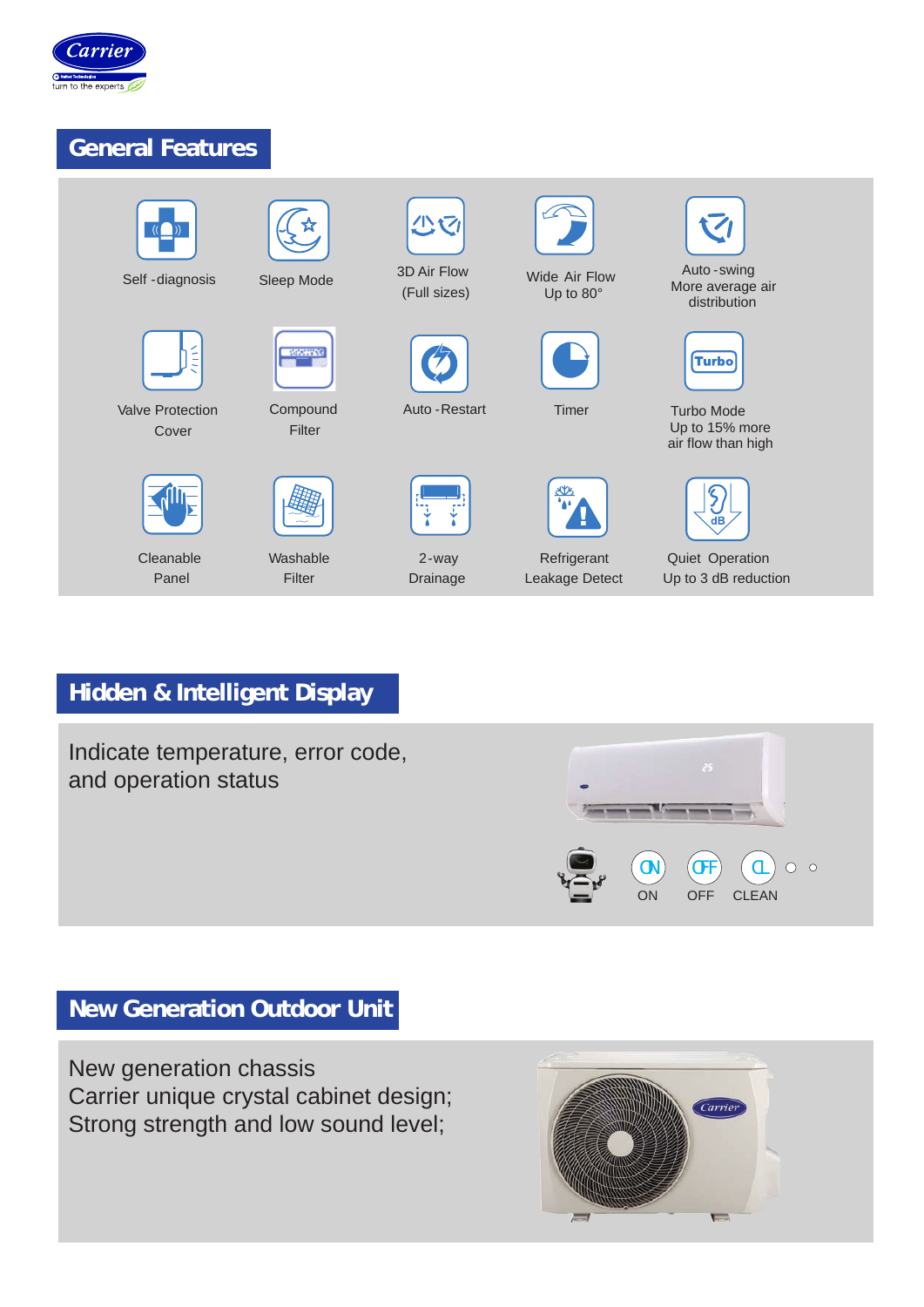

## **Updated Remote Controller**



Build-in temp. sensor

 Follow Me Build-in sensor to sense the room temperature instead of the indoor return air sensor.

 My Mode One button to memory & reset the favorite Mode/Fan/Temp. combined settings.



● X-ECO 60% power consumption saving during the night.

#### • Dual Lock

Lock1: all buttons can't operate, prevent children from playing. Lock2: only On/Off/TEMP can operate, easy use for old people;

\* Combined buttons operation, only indicated in the manual.

#### **Smart Control**



#### **Optional WIFI Control**

*Working with smart phone APP to have more functions*